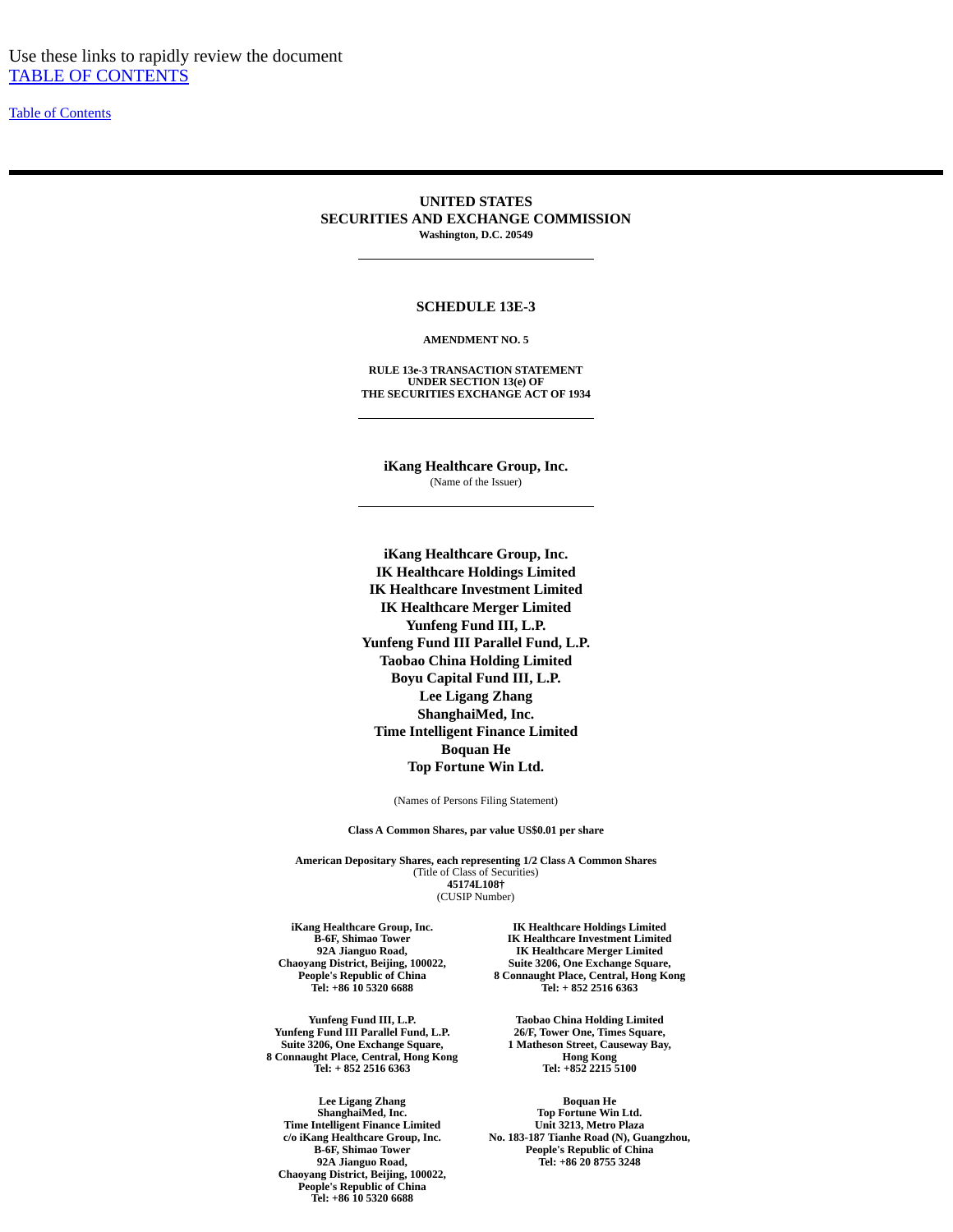**Boyu Capital Fund III, L.P. Ugland House, 121 South Church Street, Grand Cayman, KY1-1104, Cayman Islands Tel: +1 345 949 8066**

(Name, Address and Telephone Number of Person Authorized to Receive Notices and Communications)

#### **With copies to:**

**Kathryn King Sudol, Esq. Simpson Thacher & Bartlett 35th Floor, ICBC Tower 3 Garden Road, Central Hong Kong Telephone +852 2514 7600**

**Howard Zhang, Esq. Li He, Esq. Davis Polk & Wardwell LLP 2201, China World Office 2 No. 1, Jian Guo Men Wai Avenue Beijing 100004, People's Republic of China Telephone: +86 10 8567 5000**

**Weiheng Chen, Esq. Jie Zhu, Esq. Wilson Sonsini Goodrich & Rosati Suite 1509, Jardine House 1 Connaught Place, Central Hong Kong Telephone: +852 3972 4955**

This statement is filed in connection with (check the appropriate box):

- o The filing of solicitation materials or an information statement subject to Regulation 14A, Regulation 14-C or Rule 13e-3(c) under the Securities Exchange Act of 1934.
- o The filing of a registration statement under the Securities Act of 1933.
- o A tender offer
- ý None of the above

Check the following box if the soliciting materials or information statement referred to in checking box (a) are preliminary copies: o

Check the following box if the filing is a final amendment reporting the results of the transaction: ý

#### **Calculation of Filing Fee**

| l Valuation*<br>Fransactional                    | "Amount of Filing Fee*" |
|--------------------------------------------------|-------------------------|
| $\sim$ $\sim$ $\sim$<br>3.88C<br>108<br>50.8/0,U | ے ت                     |

- Calculated solely for the purpose of determining the filing fee in accordance with Rule 0-11(b)(1) under the Securities Exchange Act of 1934, as amended. The filing fee is calculated based on the sum of (a) the aggregate cash payment for the proposed per share cash payment of US\$41.20 for the 26,440,247 issued and outstanding Class A common shares of the issuer subject to the transaction plus (b) the product of 616,094 Class A common shares underlying outstanding and unexercised options multiplied by US\$31.72 per share (which is the difference between the US\$41.20 per share merger consideration and the weighted average exercise price of US\$9.48 per share for the options) ((a) and (b) together, the "Transaction Valuation").
- \*\* The amount of the filing fee, calculated in accordance with Exchange Act Rule 0-11(b)(1) and the Securities and Exchange Commission Fee Rate Advisory #1 for Fiscal Year 2018, was calculated by<br>multiplying the Transactio
- $\circ$  Check box if any part of the fee is offset as provided by Rule 0-11(a)(2) and identify the filing with which the offsetting of the fee was previously paid. Identify the previous filing by registration statement number, or the Form or Schedule and the date of its filing.
- \*\*\* The filing fee was previously paid on the initial filing of this Schedule 13E-3 Transaction Statement on May 30, 2018 and on its Amendment No. 3 on September 26, 2018.

† This CUSIP applies to the American Depositary Shares, each representing 1/2 Class A common shares.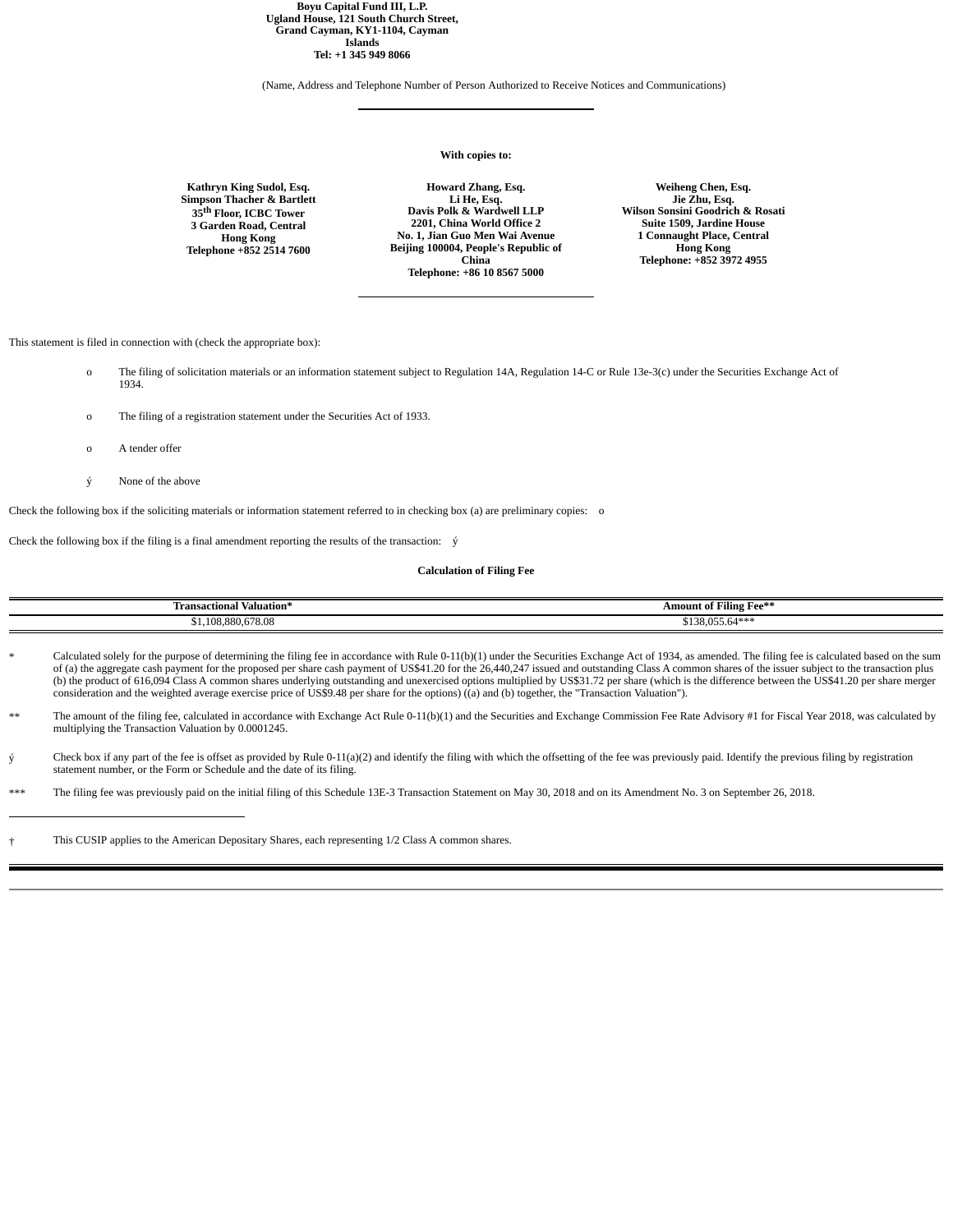### **TABLE OF CONTENTS**

<span id="page-2-0"></span>[Item 15](#page-4-0) [Additional Information](#page-4-0) [2](#page-4-0) **[Item 16](#page-5-0) [Exhibits](#page-5-0)** [3](#page-5-0)

 $\frac{\text{Page}}{2}$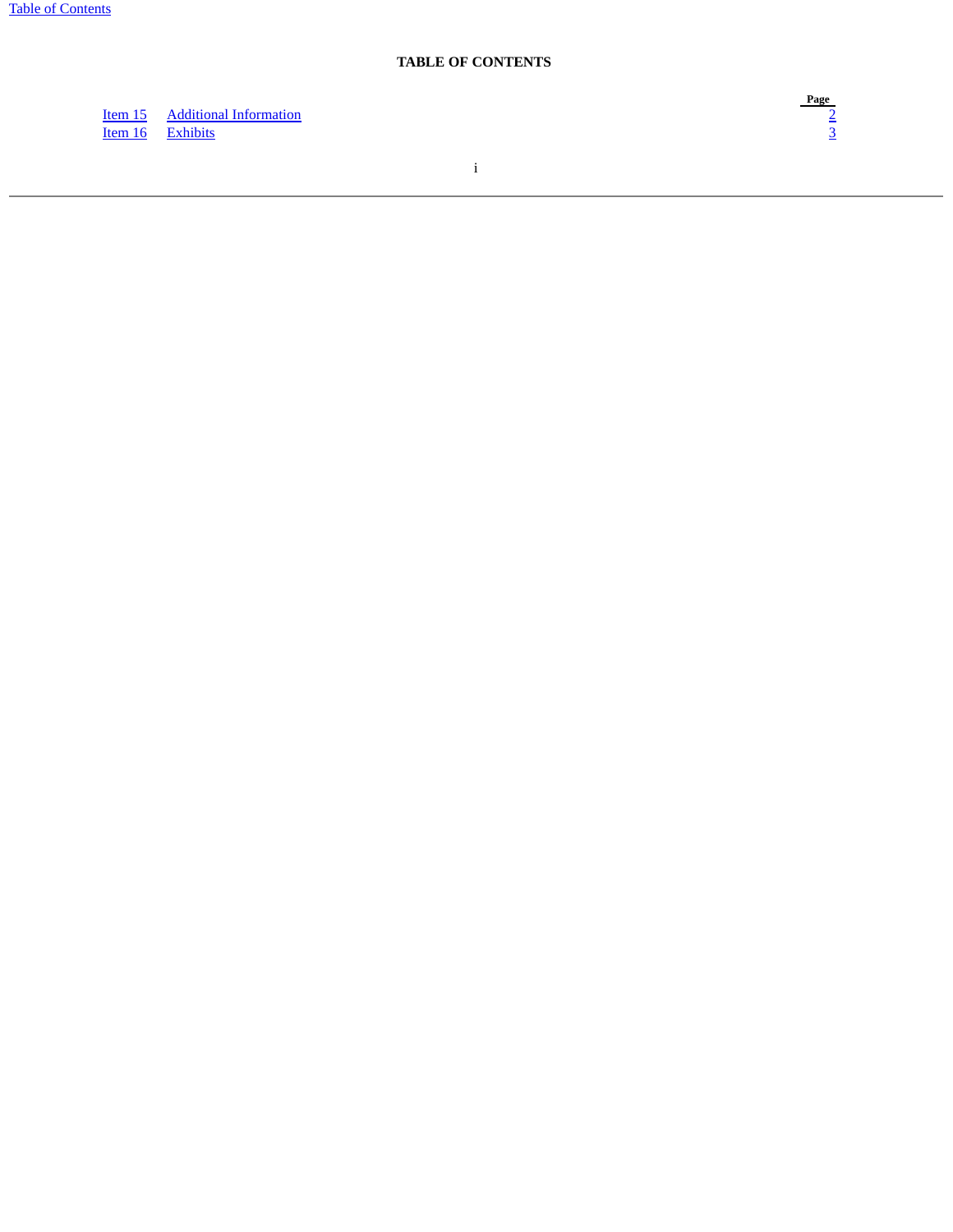### **INTRODUCTION**

 This Amendment No. 5 to Schedule 13E-3, together with the exhibits hereto ("Amendment No. 5") amends and supplements the Rule 13e-3 transaction statement on Schedule 13E-3 originally filed on May 30, 2018 and amended by Amendment No. 1 filed on June 22, 2018, Amendment No. 2 filed on July 16, 2018, Amendment No. 3 filed on September 26, 2018 and Amendment No. 4 filed on December 14, 2018 (the "Original Transaction Statement", and as further amended by Amendment No. 5, the "Transaction Statement"). This Transaction Statement is being filed with the Securities and Exchange Commission (the "SEC") pursuant to Section 13(e) of the Securities Exchange Act of 1934, as amended (the "Exchange Act"), jointly by the following persons (each, a "Filing Person," and collectively, the "Filing Persons"): (a) iKang Healthcare Group, Inc., an exempted company with limited liability incorporated under the laws of the Cayman Islands (the "Company"), the issuer of the Class A common shares, par value US\$0.01 per share (each, a "Class A Share" and collectively, the "Class A Shares"), and Class C common shares, par value US\$0.01 per share (each, a "Class C Share" and collectively, the "Class C Shares"; and the Class C Shares together with the Class A Shares, the "Shares"), including the Class A Shares represented by the American depositary shares, each representing 1/2 of a Class A Share (the "ADSs"), that is subject to the transaction pursuant to Rule 13e-3 under the Exchange Act; (b) IK Healthcare Holdings Limited, an exempted company with limited liability incorporated under the laws of the Cayman Islands ("Holdco"); (c) IK Healthcare Investment Limited, an exempted company with limited liability incorporated under the laws of the Cayman Islands and a wholly-owned subsidiary of Holdco ("Parent"); (d) IK Healthcare Merger Limited, an exempted company with limited liability incorporated under the laws of the Cayman Islands and a wholly-owned subsidiary of Parent ("Merger Sub"); (e) Yunfeng Fund III, L.P., an exempted limited partnership established under the laws of the Cayman Islands ("YF Fund III"); (f) Yunfeng Fund III Parallel Fund, L.P., an exempted limited partnership established under the laws of the Cayman Islands ("YF Fund III Parallel" and together with YF Fund III, "YFC") (g) Taobao China Holding Limited, a company incorporated under the laws of Hong Kong ("Taobao China"); (h) Boyu Capital Fund III, L.P., an exempted limited partnership established under the laws of the Cayman Islands ("Boyu Fund III"); (i) Mr. Lee Ligang Zhang, the chairman of the board of directors and the chief executive officer of the Company ("Mr. Zhang"); (j) Time Intelligent Finance Limited, a company incorporated under the laws of the British Virgin Islands ("Time Intelligent"), which is beneficially owned by Mr. Zhang's family trust; (k) ShanghaiMed, Inc., a company incorporated under the laws of the British Virgin Islands ("ShanghaiMed"), which is wholly-owned by Time Intelligent; (l) Mr. Boquan He, the vice chairman of the board of directors of the Company ("Mr. He"); and (m) Top Fortune Win Ltd., a company incorporated under the laws of the British Virgin Islands ("Top Fortune") (together with Time Intelligent, ShanghaiMed and Mr. He. the "Rollover Shareholders"). Filing Persons (b) through (m) are collectively referred to herein as the "Buyer Group."

 This Transaction Statement relates to the agreement and plan of merger by and among Parent, Merger Sub and the Company, dated as of March 26, 2018 and amended as of May 29, 2018, September 25, 2018 and December 14, 2018 (such agreement as amended on May 29, 2018, September 25, 2018 and December 14, 2018, the "merger agreement"), pursuant to which Merger Sub was merged with and into the Company with the Company continuing as the surviving company and becoming a wholly-owned subsidiary of Parent (the "merger").

 Pursuant to General Instruction F to Schedule 13E-3, the information contained in the proxy statement, including all annexes thereto, is incorporated in its entirety herein by this reference, and the responses to each item in this Transaction Statement are qualified in their entirety by the information contained in the proxy statement and the annexes thereto.

All information contained in this Transaction Statement concerning each Filing Person has been supplied by such Filing Person.

 This final amendment is being filed pursuant to Rule 13e-3(d)(3) to report the results of the transaction that is the subject of this Transaction Statement. Except as amended and supplemented in this Amendment No. 5, the information set forth in the Original Transaction Statement remains unchanged.

1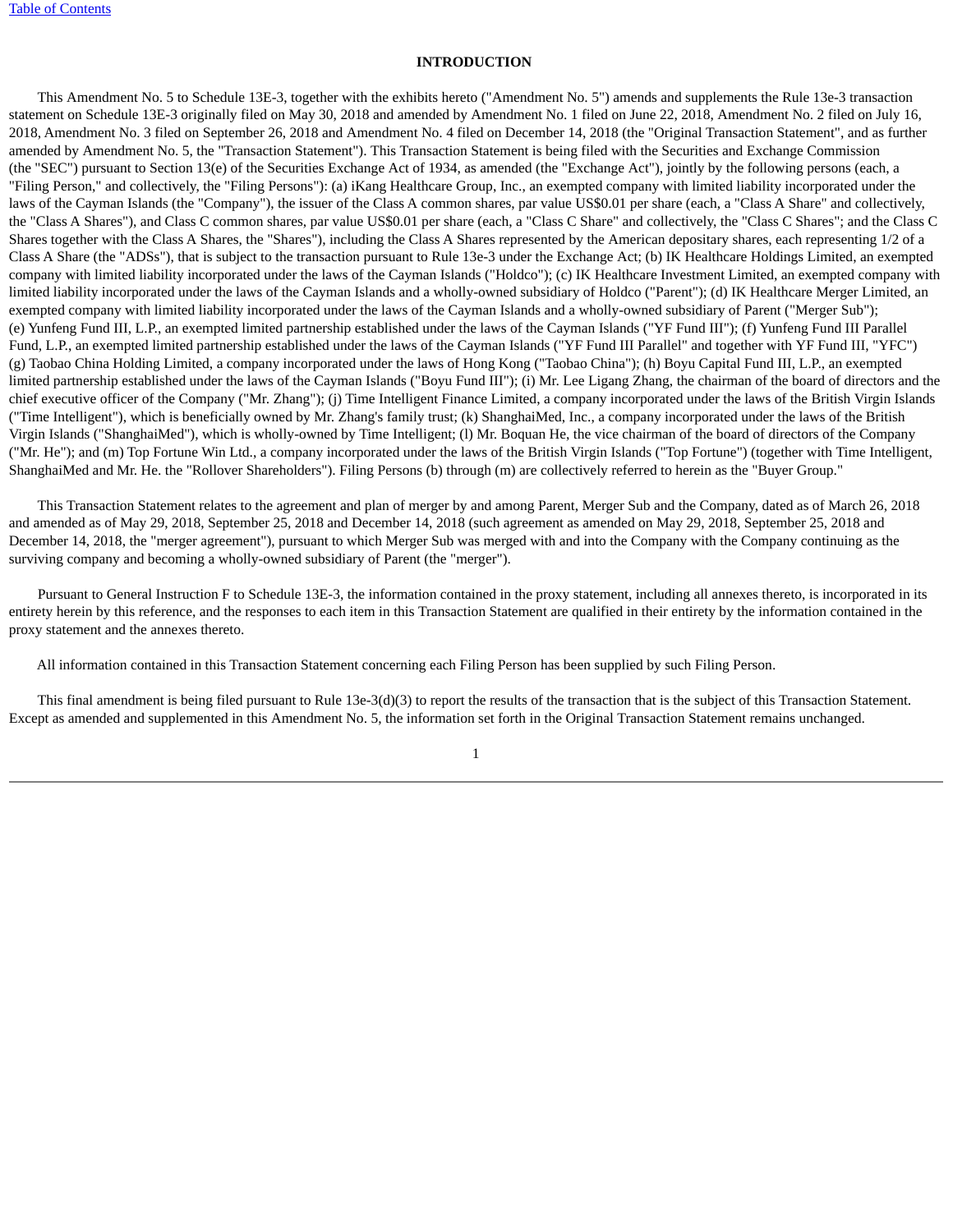### <span id="page-4-0"></span>**Item 15 Additional Information**

Item 15 is hereby amended and supplemented by adding the following:

 On January 18, 2019, the Company filed the plan of merger with the Registrar of Companies of the Cayman Islands, which was registered by the Registrar of Companies of the Cayman Islands as of January 18, 2019, pursuant to which the merger became effective on January 18, 2019. As a result of the merger, the Company became wholly owned by Parent.

 At the effective time of the merger, each Share (including Shares represented by ADSs) issued and outstanding immediately prior to the effective time of the merger, other than (i) Shares held by Parent, the Company or any of their respective subsidiaries, (ii) Shares issued to the depositary of the Company's ADS program and reserved for the exercise of the options granted under the Company's share incentive plans, (iii) Shares beneficially owned by Mr. Zhang and Mr. He, which are rolled over in the transaction, (iv) Shares held by shareholders who have validly exercised their rights to dissent from the merger in accordance with Section 238 of the Companies Law of the Cayman Islands and thereafter effectively withdrawn such rights to dissent pursuant to agreements entered into between such shareholders and Merger Sub prior to the effective time of the merger, and (v) Shares held by shareholders who have validly exercised and not effectively withdrawn or lost their rights to dissent (Shares described under (i) through (v) above are collectively referred to herein as the "Excluded or Dissenting Shares") has been cancelled in exchange for the right to receive US\$41.20 in cash per Share and each of the Company's ADSs (other than any ADS that represents the Excluded or Dissenting Shares) issued and outstanding immediately prior to the effective time of the merger has been cancelled in exchange for the right to receive US\$20.60 in cash per ADS, in each case without interest and net of any applicable withholding taxes.

 In addition to the foregoing, at the effective time of the merger, the Company terminated the Share Incentive Plans and all relevant award agreements entered into under the Share Incentive Plans, and cancelled all Company Options under the Share Incentive Plans that were then outstanding and unexercised, whether or not vested or exercisable. As soon as practicable after the effective time of the merger, each former holder of a Company Option that was cancelled at the effective time of the merger will have the right to receive an amount in cash equal to the product of (i) the excess, if any, of US\$41.20 over the applicable per share exercise price of such Company Option and (ii) the number of Shares underlying such Company Option, except that Company Options to purchase 500,000 Class A Shares held by Mr. Zhang and Company Options to purchase 250,000 Class A Shares held by Ms. Feiyan Huang were cancelled for no consideration.

 As a result of the merger, the Company's ADSs will no longer be listed on any securities exchange or quotation system, including NASDAQ, and the Company will cease to be a publicly traded company. The Company has requested that NASDAQ file a Form 25 with the SEC notifying the SEC of the delisting of the Company's ADSs on NASDAQ and the deregistration of the Company's registered securities. The deregistration will become effective 90 days after the filing of the Form 25 or such shorter period as may be determined by the SEC. The Company intends to suspend its reporting obligations under the Exchange Act, by filing a Form 15 with the SEC in approximately ten days following the filing of the Form 25. The Company's obligations to file with the SEC certain reports and forms, including Form 20-F and Form 6-K, will be suspended immediately as of the filing date of the Form 15 and will terminate once the deregistration becomes effective.

2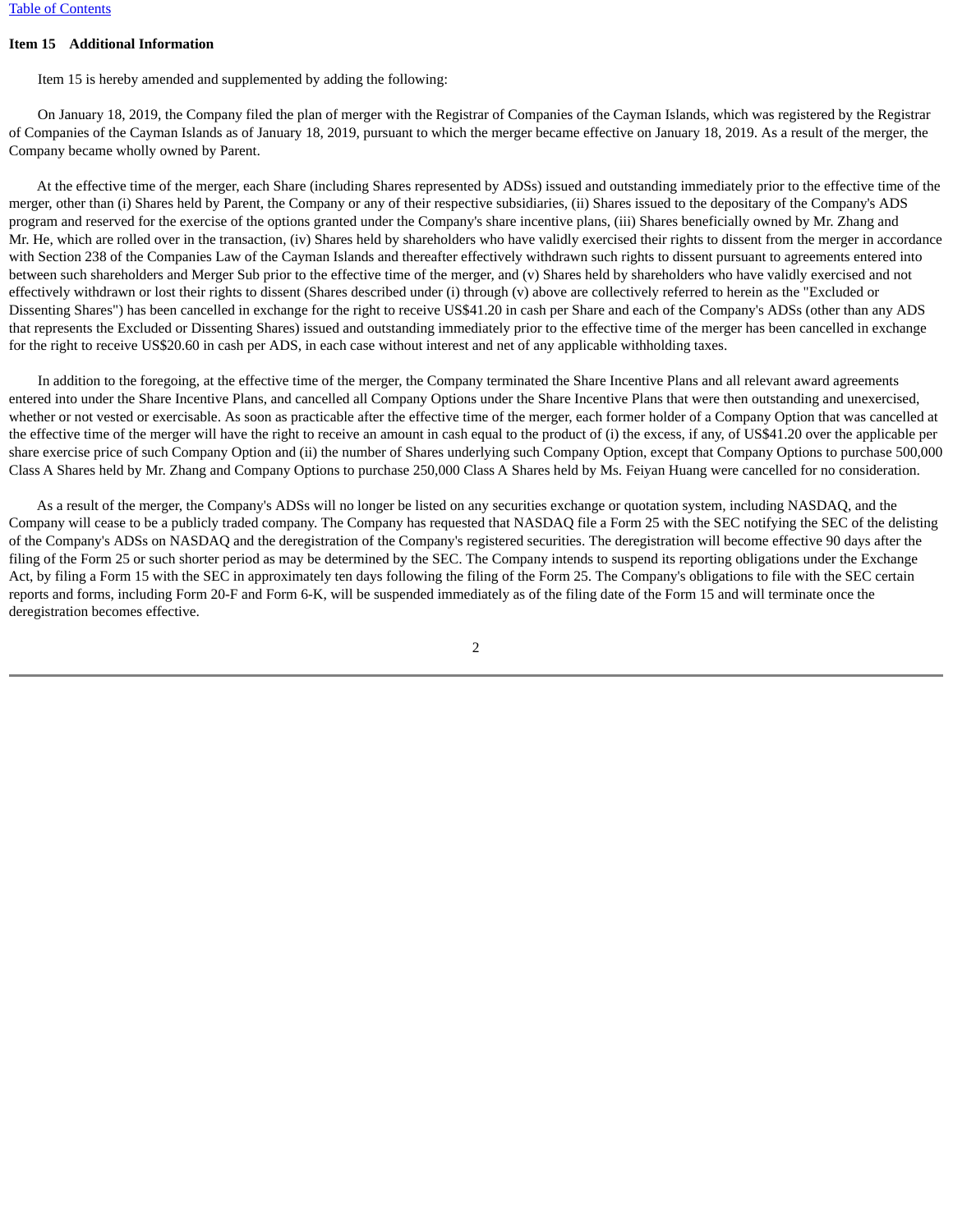### <span id="page-5-0"></span>**Item 16 Exhibits**

Item 16 is hereby amended and supplemented by adding the following:

(a) (14) Press Release issued by the Company, dated January 18, 2019, incorporated herein by reference to Exhibit 99.1 to the Report on Form 6-K furnished by the Company to the SEC on January 18, 2019.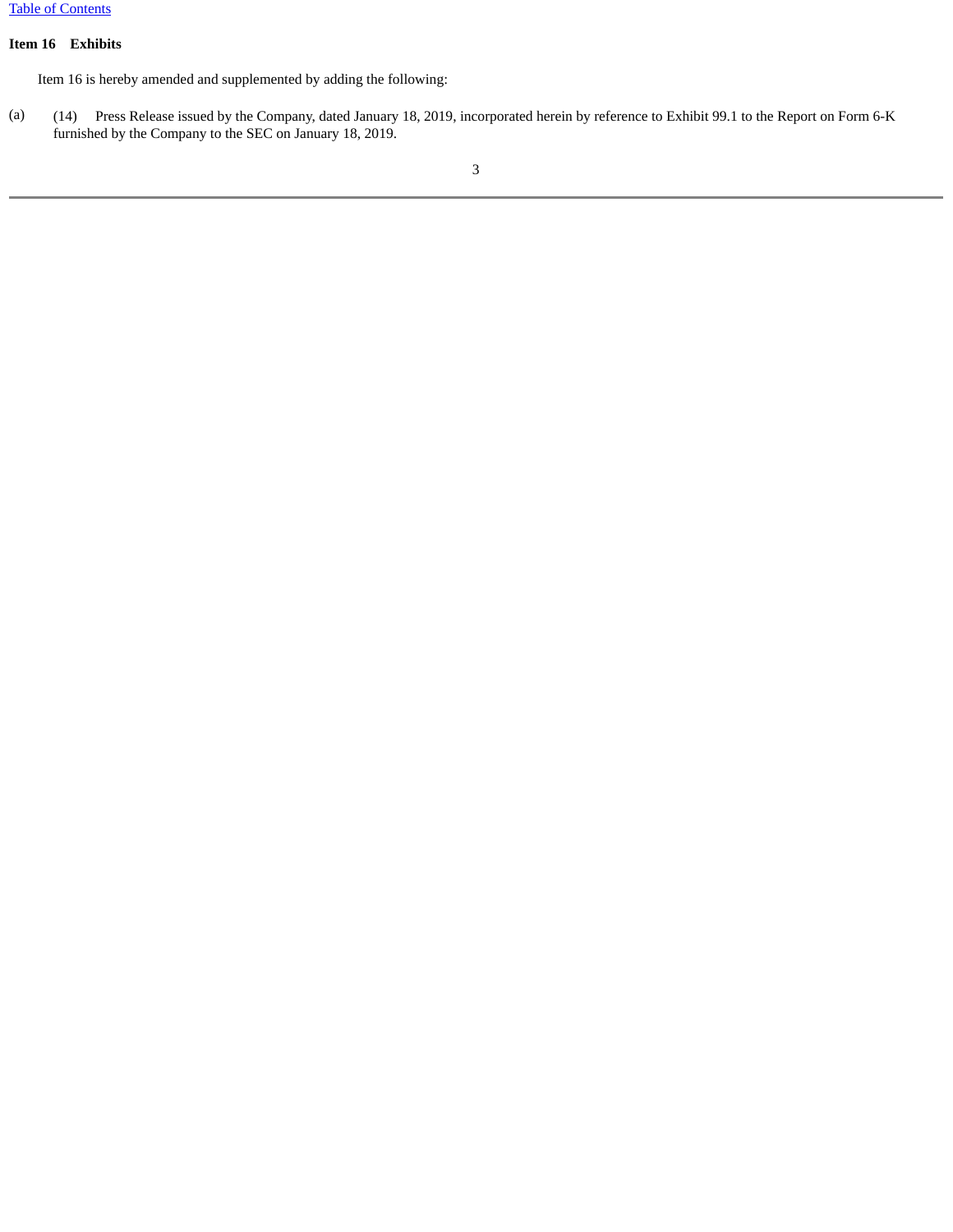### **SIGNATURES**

After due inquiry and to the best of my knowledge and belief, I certify that the information set forth in this statement is true, complete and correct.

Date: January 18, 2019

### **iKang Healthcare Group, Inc.**

By: /s/ RUBY LU

Name: Ruby Lu<br>Title: *Chairman* Chairman, Special Committee of the *Board of Directors*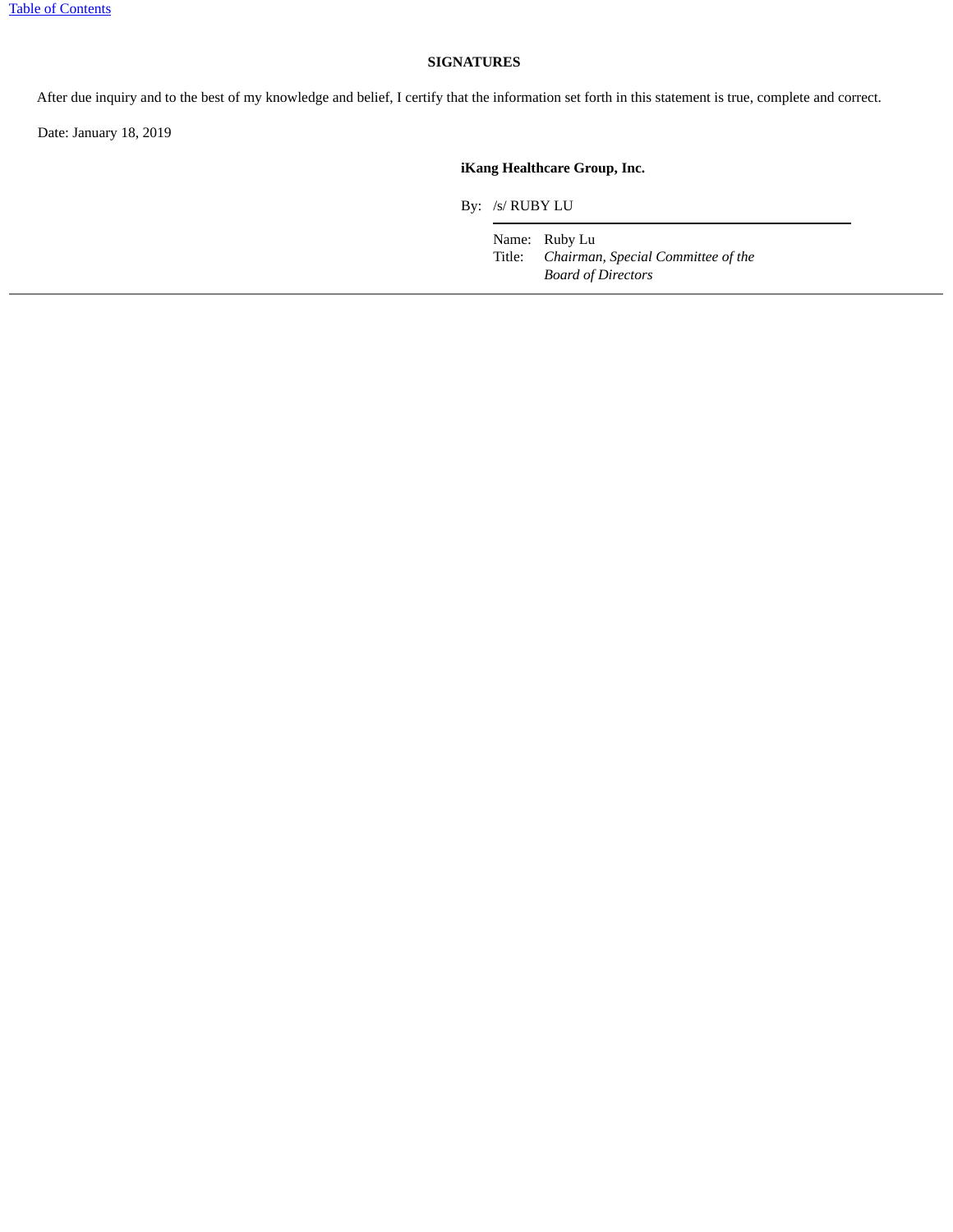## **IK Healthcare Holdings Limited**

/s/ HUANG XIN

Title: *Director*

By:  $-$ Name: Huang Xin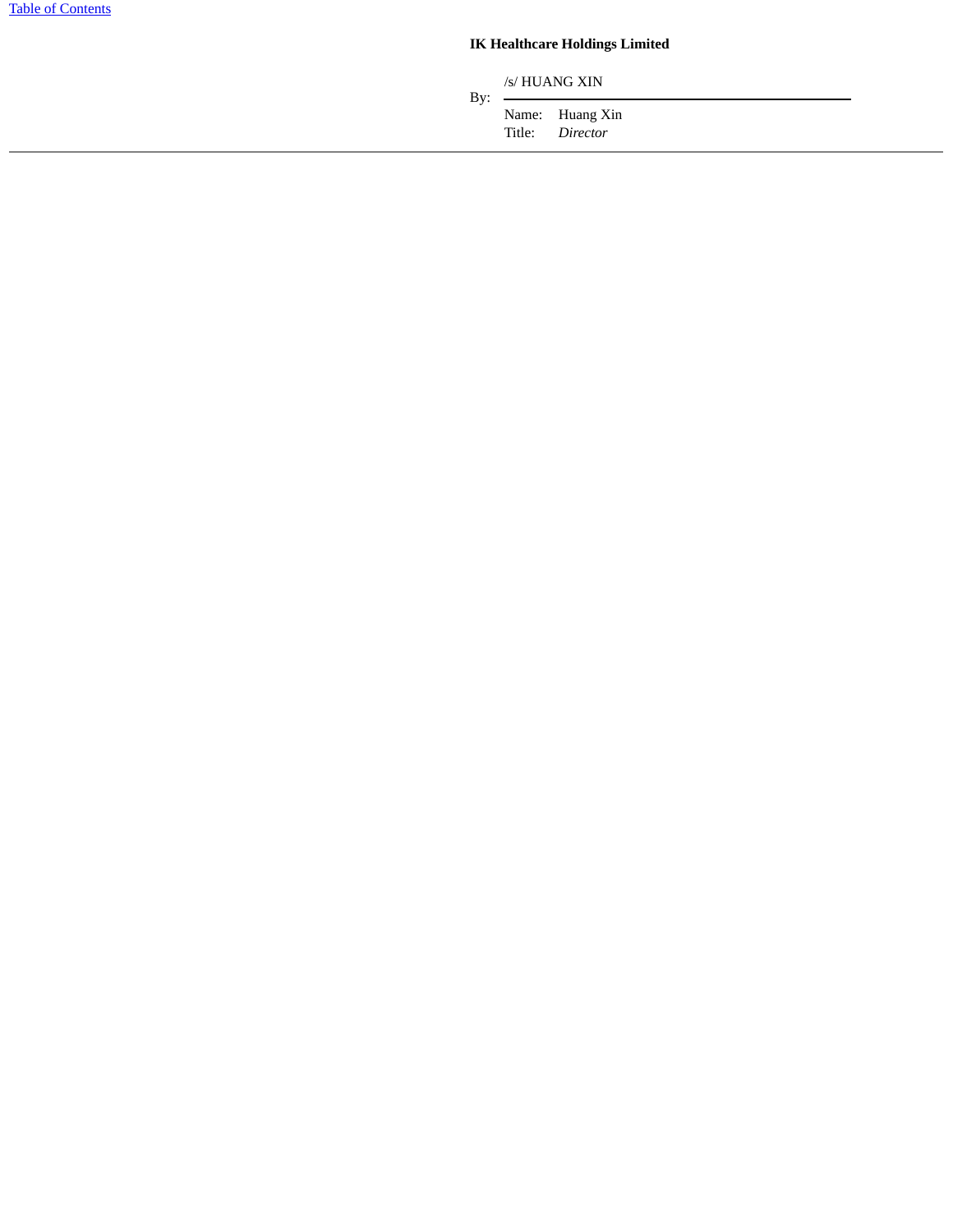### **IK Healthcare Investment Limited**

/s/ HUANG XIN

Title: *Director*

By:  $-$ Name: Huang Xin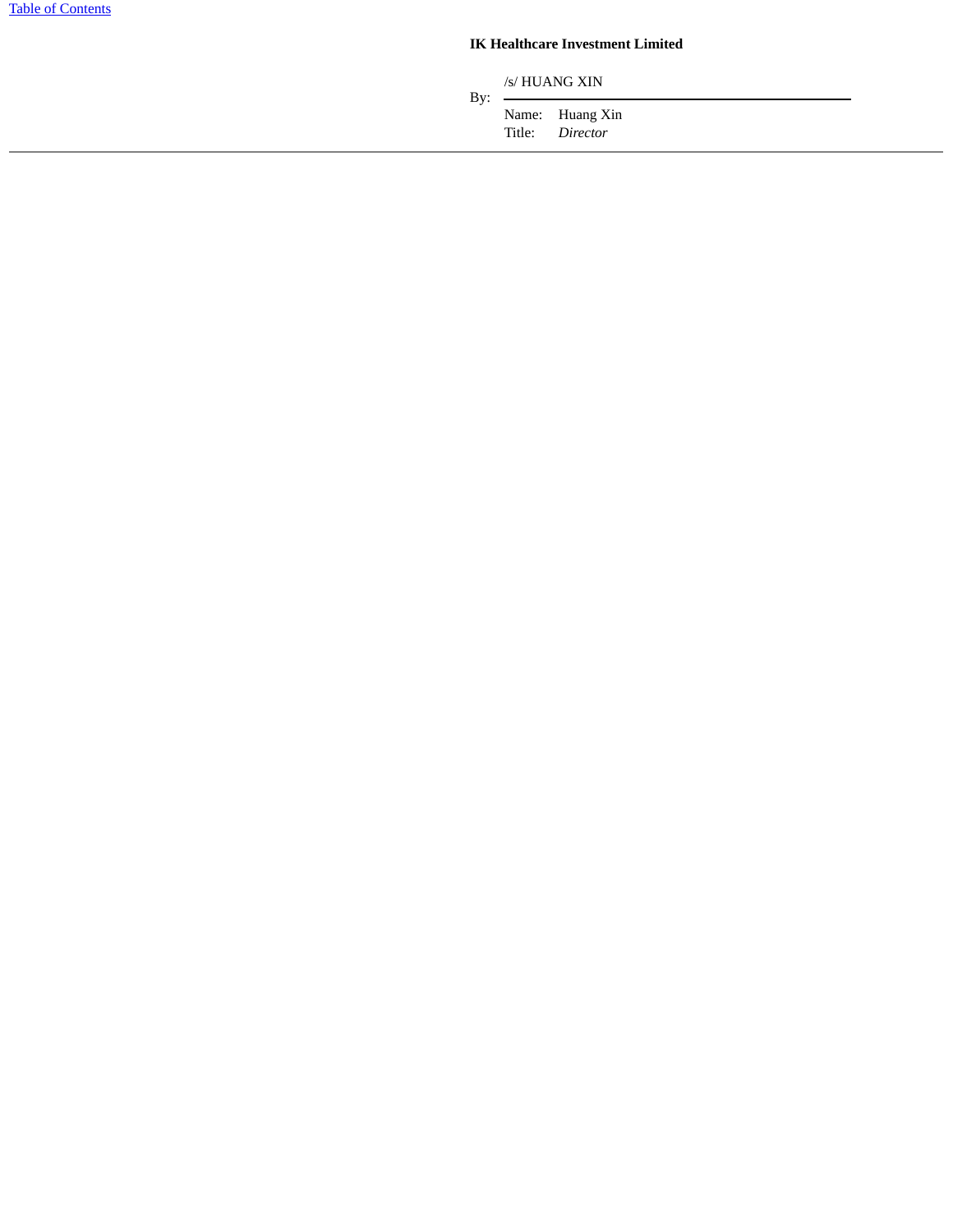## **IK Healthcare Merger Limited**

/s/ HUANG XIN

Name: Huang Xin<br>Title: *Director* Director

By:  $-$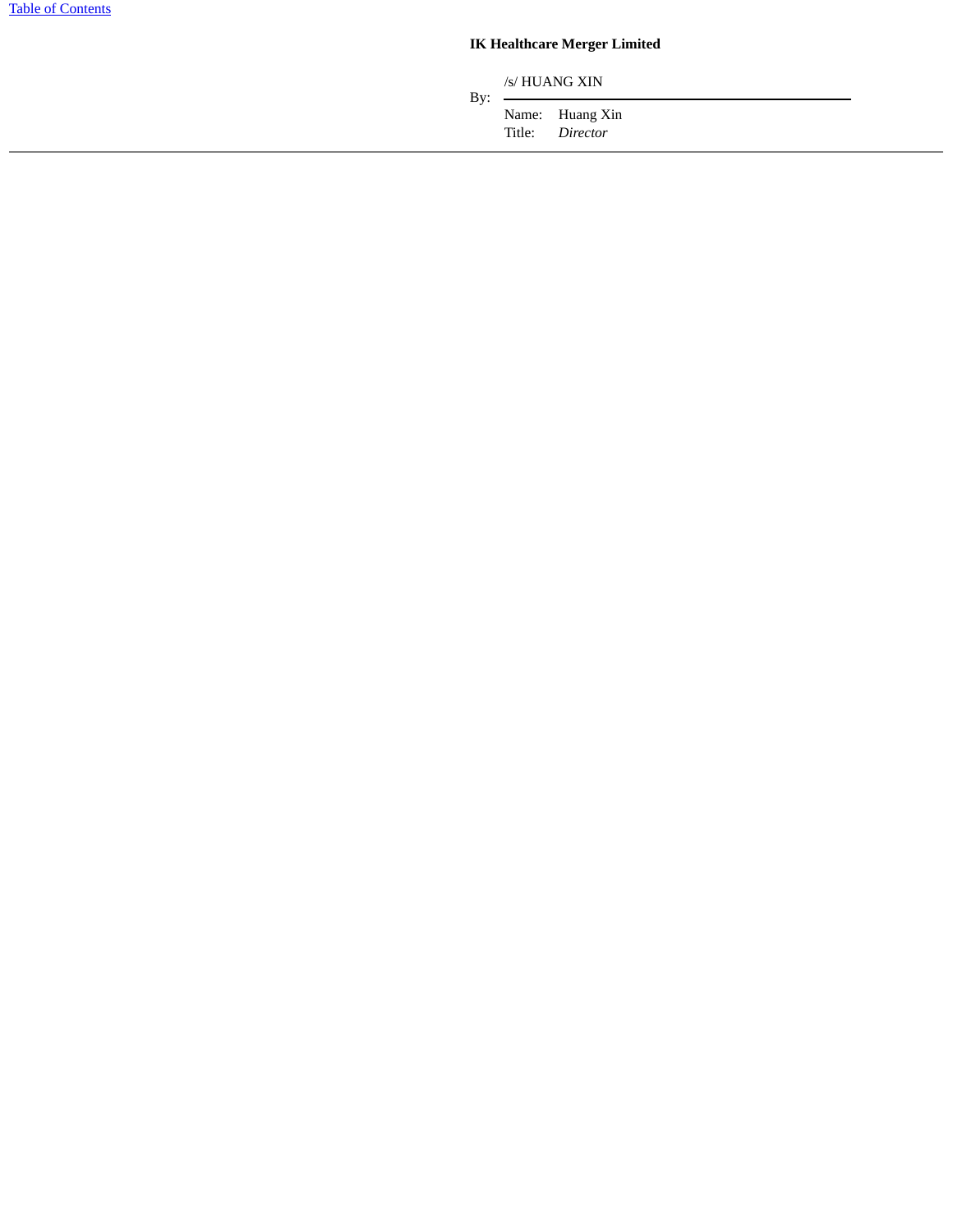## **Yunfeng Fund III, L.P.**

- By: Yunfeng Investment III, Ltd., its general partner
- By: /s/ HUANG XIN

Name: Huang Xin Title: *Authorized Signatory*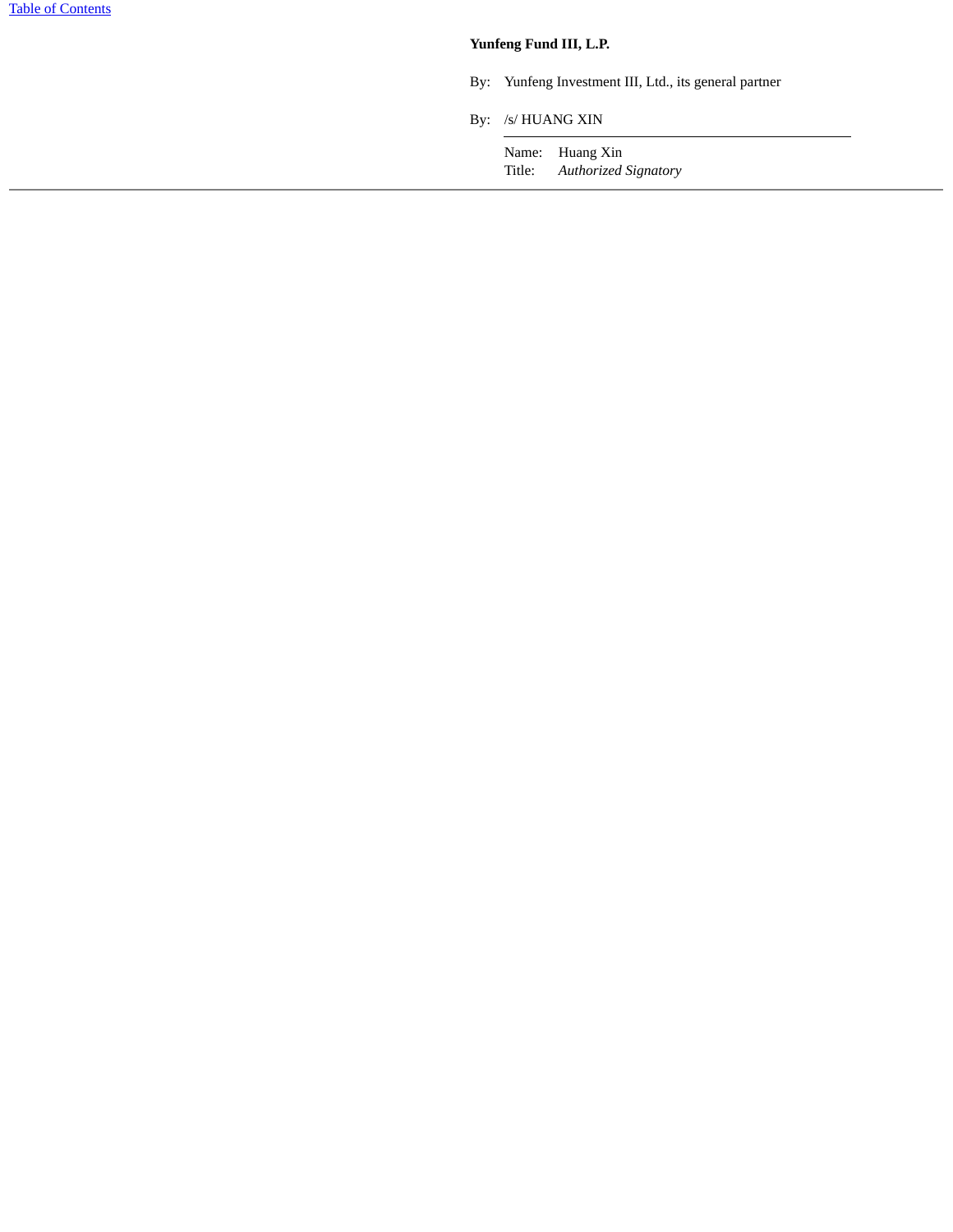## **Yunfeng Fund III Parallel Fund, L.P.**

- By: Yunfeng Investment III, Ltd., its general partner
- By: /s/ HUANG XIN

Name: Huang Xin Title: *Authorized Signatory*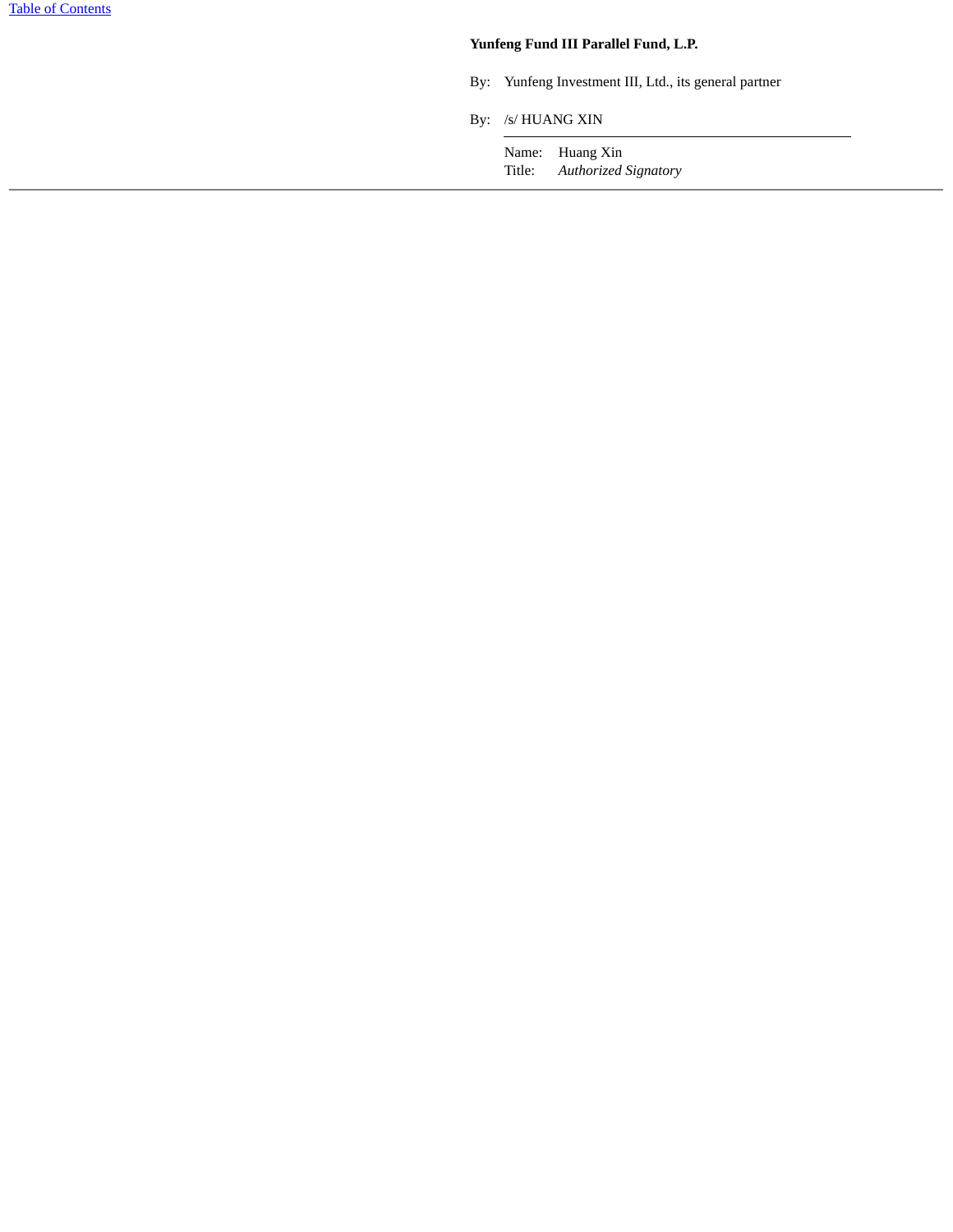## **Taobao China Holding Limited**

By: /s/ RICHARD C. LIN

Name: Richard C. Lin Title: *Authorized Signatory*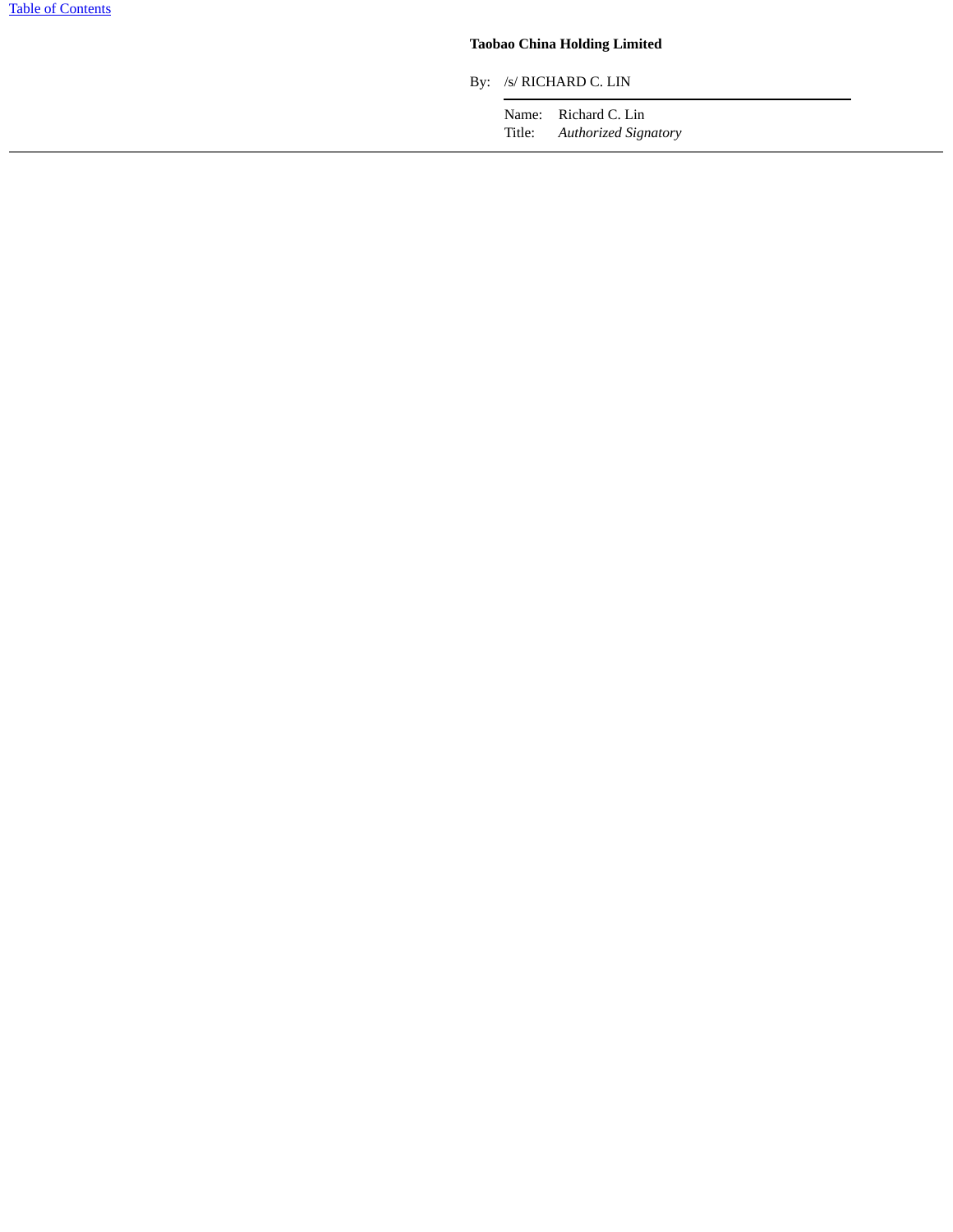### **Boyu Capital Fund III, L.P.**

- By: Boyu Capital General Partner III, L.P., its general partner
- By: Boyu Capital General Partner III, Ltd., its general partner
- By: /s/ KHALID ITON

Name: Khalid Iton Title: *Director*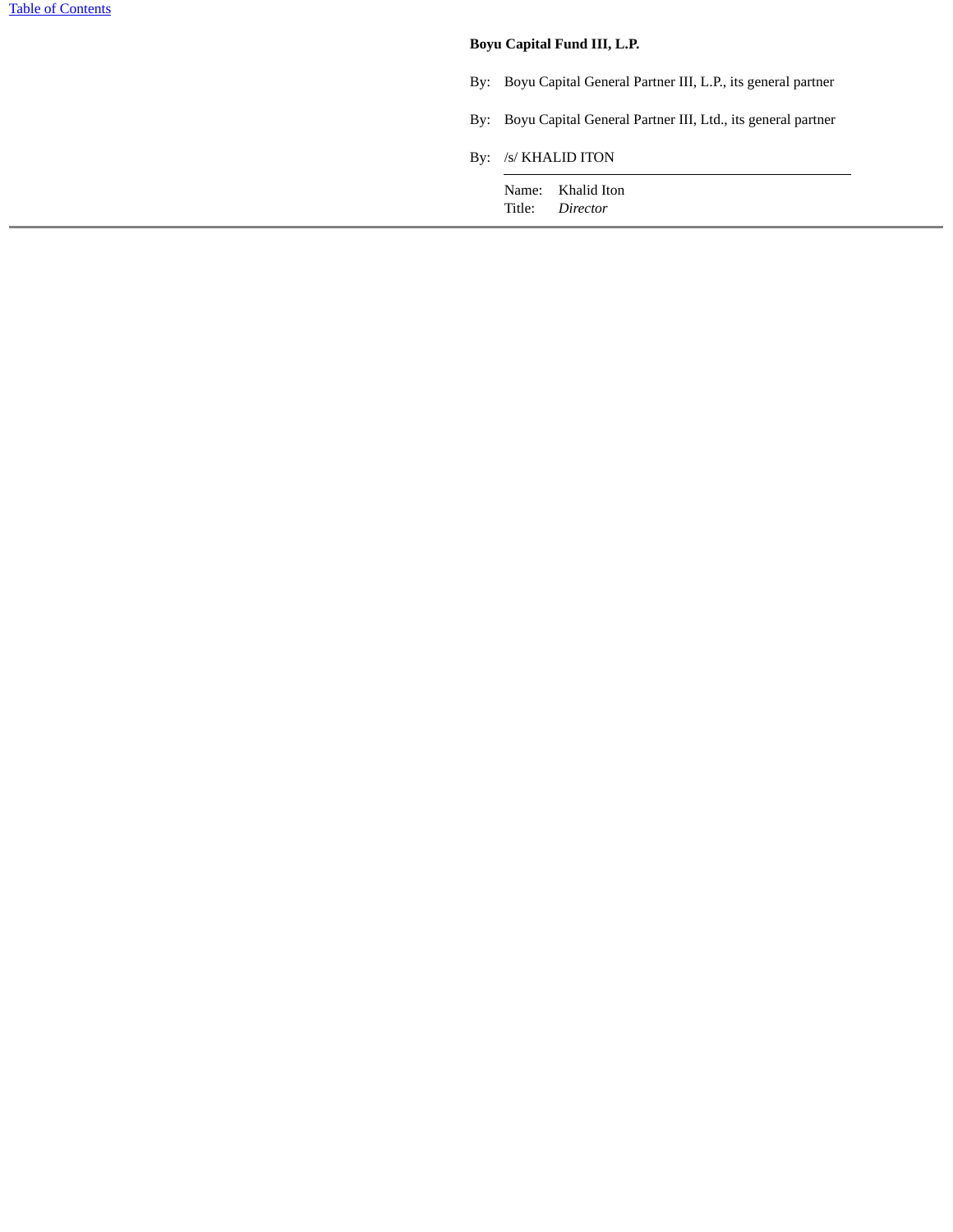## **Lee Ligang Zhang**

By: /s/ LEE LIGANG ZHANG

Name: Lee Ligang Zhang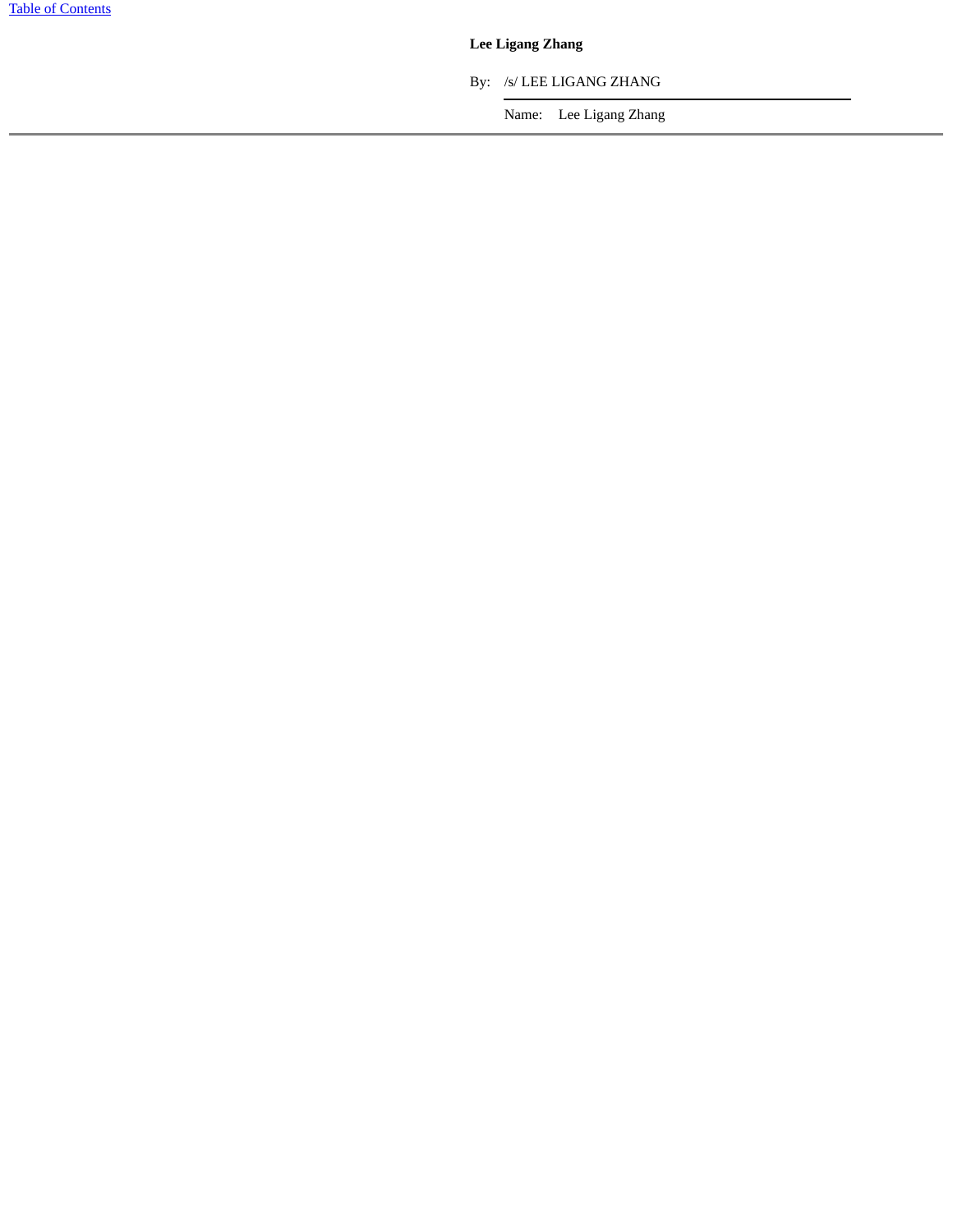## **ShanghaiMed, Inc.**

By: /s/ LIGANG ZHANG

Name: Ligang Zhang<br>Title: *Director* Director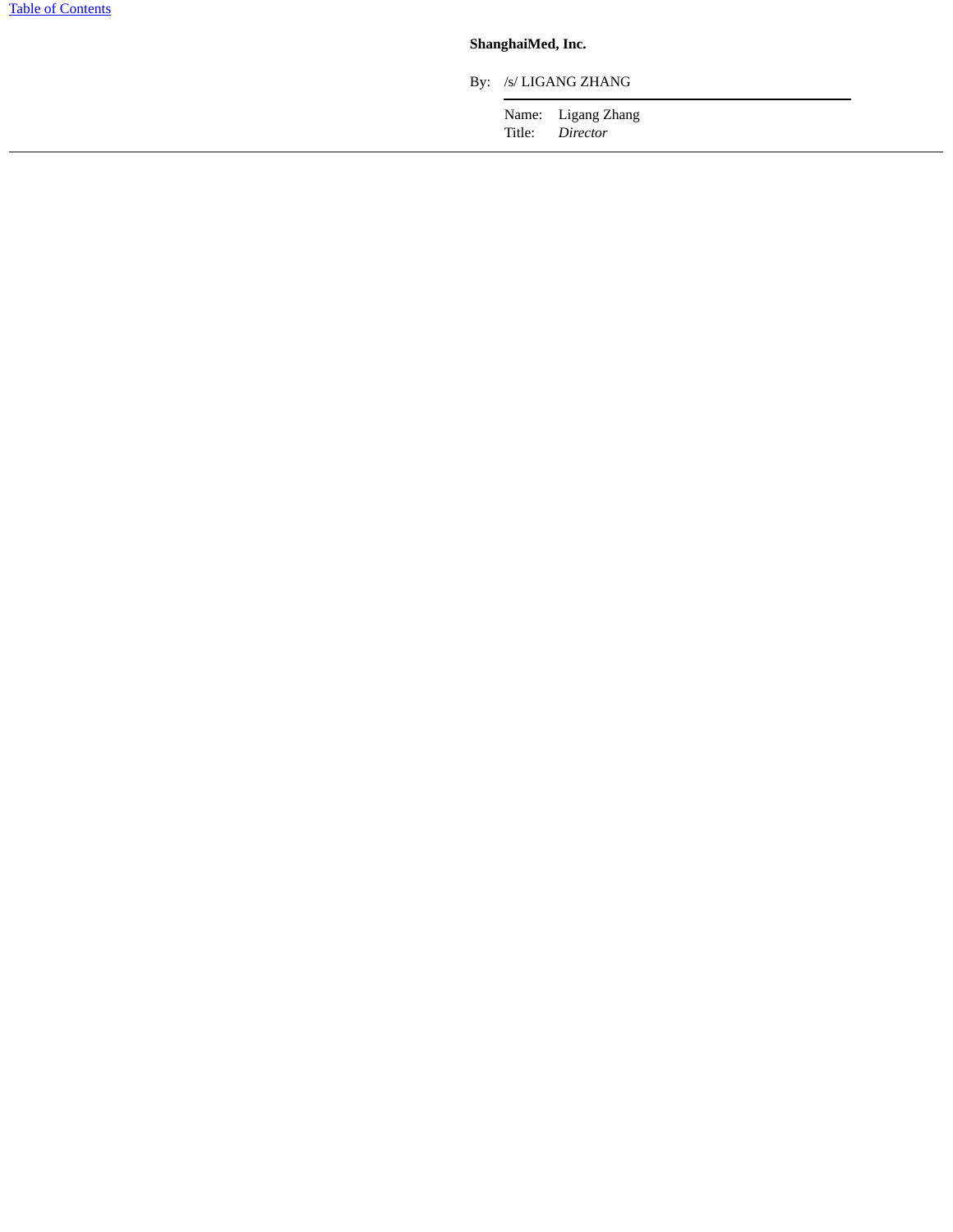# **Time Intelligent Finance Limited**

/s/ LIGANG ZHANG

Title: *Director*

 $By:$ Name: Ligang Zhang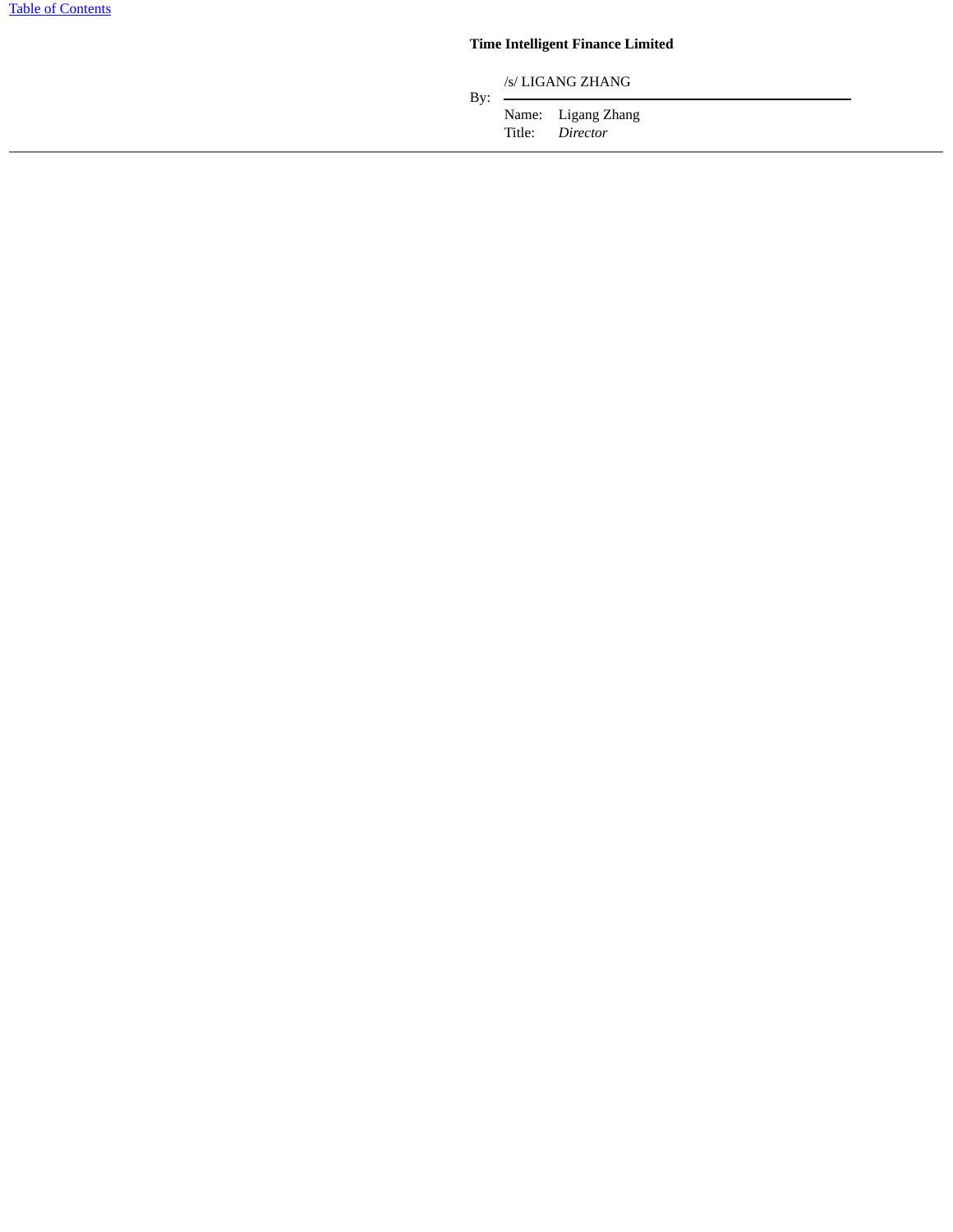**Boquan He**

By:  $-$ /s/ BOQUAN HE

Name: Boquan He